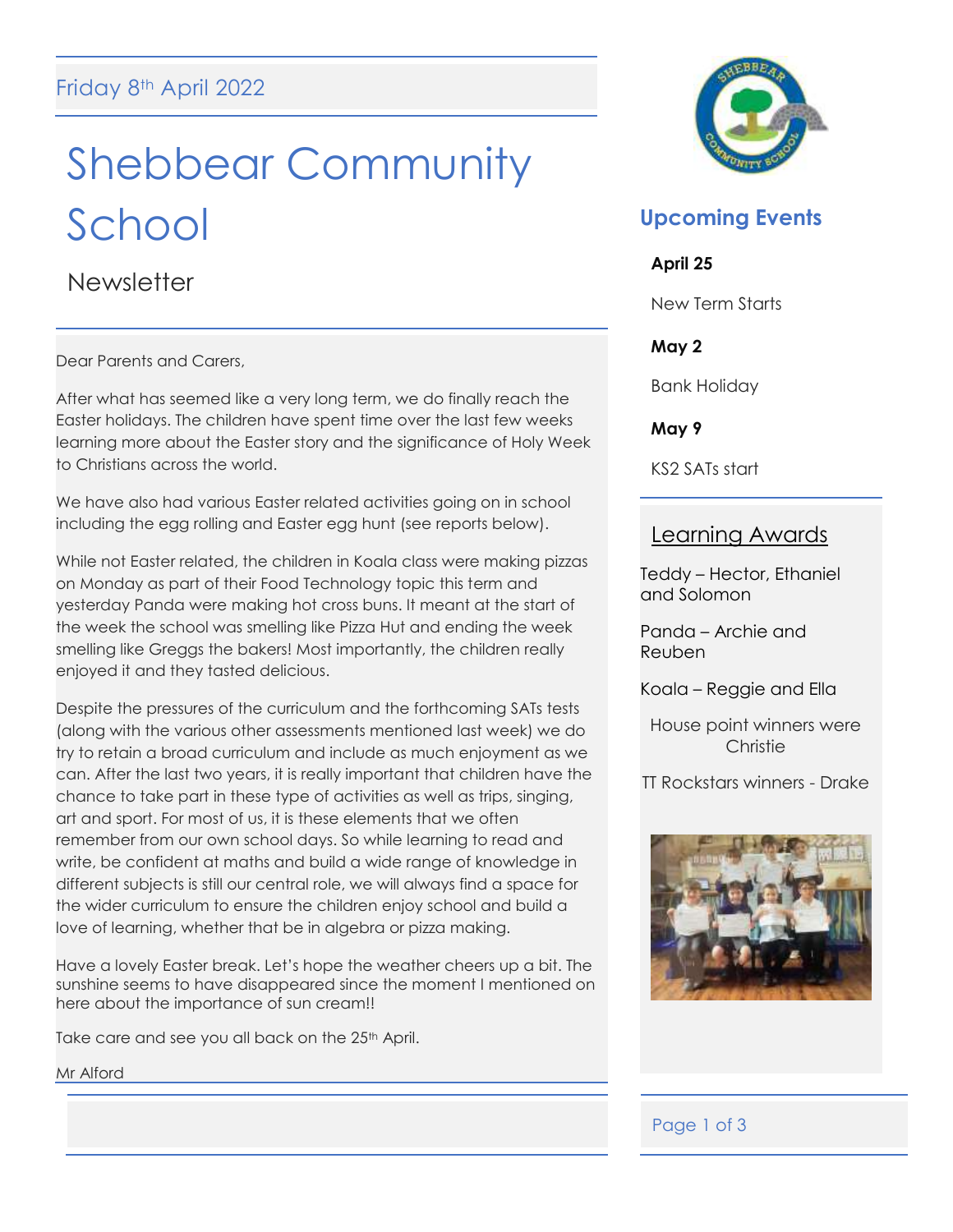## Other news this week

**Mr Stevens:** Children in Panda class have spent the last half term enjoying lessons with Mr Stevens, who is a student teacher from MarJon university in Plymouth. He has done a fantastic job working alongside Mrs Evans and I know the children have enjoyed having him. He has proved to be a real asset and we will miss him being in school. I am sure you will join me in wishing him well for his future career.

**Egg Rolling:** Well done to everyone who took part in this. It always provides and exciting and fun end to the Spring term. The winners were: Egg Decorations – overall winner was Max in Teddy. Class winners were Sammy in Panda and Reggie in Koala. Egg Rolling – overall winner was Hunter in Teddy. Class winners were Annie W in Panda and Zac in Koala.

## **SSSG Easter Egg Treasure Hunt:** On behalf of the SSSG:

We would like to thank everyone who supported our Easter event on Wednesday. We really enjoyed organising it and it's great to be back being able to arrange fundraising events again! Huge thank you to everyone who donated cakes, uniform and gave cash donations. And another huge thanks to everyone who joined in with the trail and returned with their completed sheets, we hope you enjoyed finding the clues and cryptic questions! In total we raised an amazing £141.37. The winners of the Easter trail are:

Teddy – Grayson Panda - Annie W Koala – Zac



Well done to our winners and well done to all of the children and parents and carers who took part, we loved your enthusiasm!

We were keeping our fingers crossed the rain stayed away which it did! As always, thank you to all helpers and SSSG team members for their hard work

in making these events happen and thank you to all of the staff for their continued support when we hold these events.

Just a heads up for the summer term, we will be holding a family quiz so please keep an eye out for more details after the Easter break!

## **Useful Links**

## **School Contact Details**

**Tel:** 01409 281220

**Email:** [admin@shebbear](mailto:admin@shebbear-pri.devon.sch.uk)[pri.devon.sch.uk](mailto:admin@shebbear-pri.devon.sch.uk)

#### **Website:**

[http://www.shebbear](http://www.shebbear-pri.devon.sch.uk/)[pri.devon.sch.uk/](http://www.shebbear-pri.devon.sch.uk/)

**Safeguarding:** Any concerns should be reported to Mr Alford who is the Designated Safeguarding Lead. In his absence contact Mrs Gough or Mrs Evans.

#### **Ofsted Parent View:**

[https://parentview.ofsted.gov.uk](https://parentview.ofsted.gov.uk/)

#### **Up-coming Term Dates:**

Summer term starts on Monday 25<sup>th</sup> April

May Bank Holiday is on Monday 2nd May

Half term is the week commencing 30th May

The school is closed for a nonpupil day and the extra day for the Queen's Jubilee on Monday 20<sup>th</sup> and Tuesday 21st June

The last day of the summer term is Friday 22nd July

The autumn term starts on Monday 5<sup>th</sup> September

#### Page 2 of 3